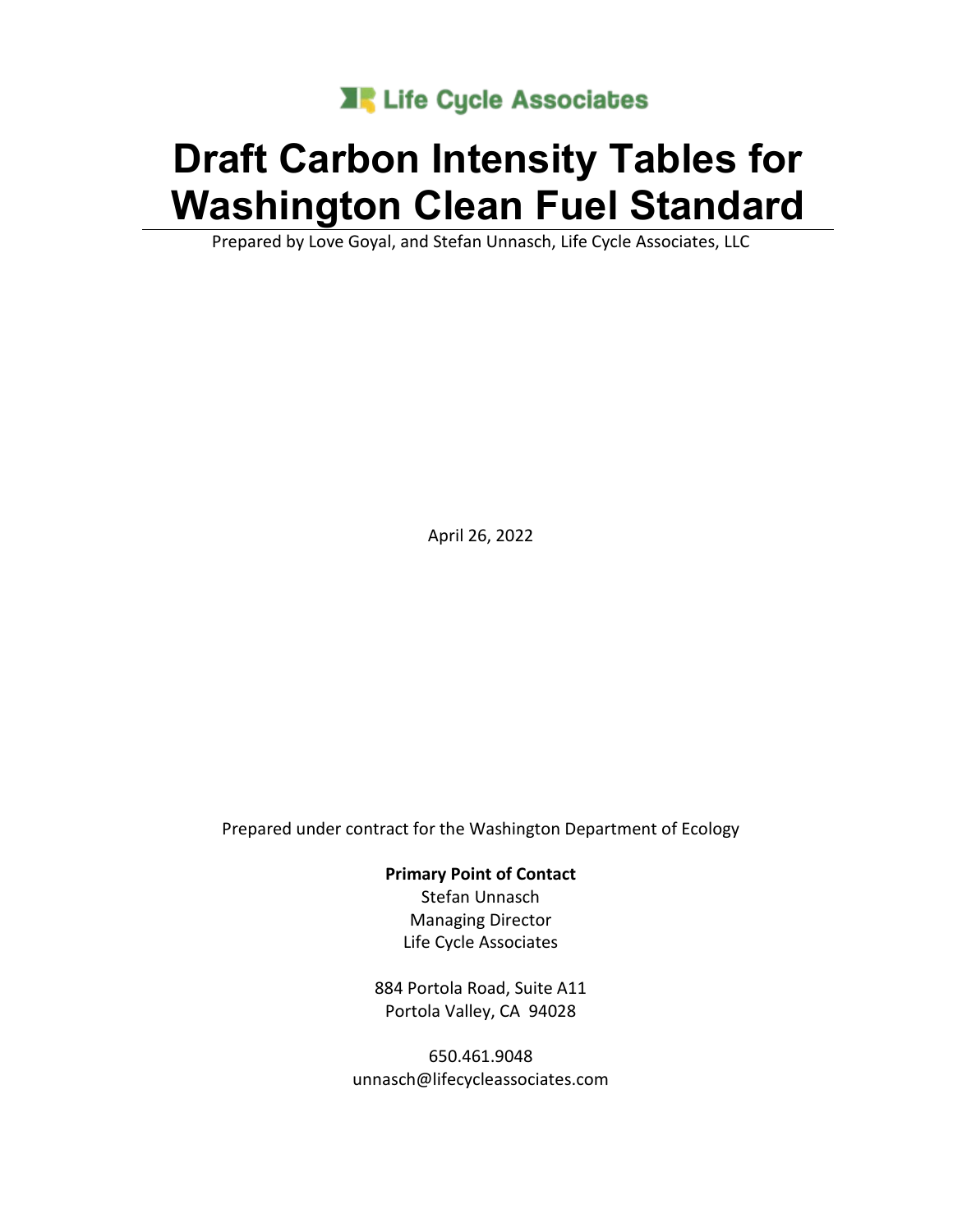The following draft table provides the carbon intensity (CI) values for lookup pathways for use under the Washington Clean Fuel Standard (WA CFS) program. The WA-GREET draft model version currently available to public via Washington Department of Ecology website<sup>[1](#page-1-0)</sup> has been used to model all the CI values presented in this table.

The CI values for the clear gasoline and clear diesel fuels are based on combination of OPGEE and WA-GREET modelling. To develop the CI values for the blended gasoline/diesel fuel used in Washington, the blend level data for Washington for the year [2](#page-1-1)017 was calculated using EIA data.<sup>2</sup> EIA data includes the annual consumption (in volume) in transportation sector for denatured ethanol, gasoline including ethanol, biodiesel, and diesel including biodiesel. EIA reports the ethanol consumption data in its denatured form.

For EtOH and soy BD used for blending with clear gasoline and clear diesel, the direct CI results from the publicly-available WA-GREET draft model have been used. Please refer to the Washington fuel blending calculator for more details on explicit EtOH and soy BD CI inputs and blended CI calculation.

For all the other fuel pathways included in the lookup table, largely, the methodology and assumptions as specified in the CARB's 2018 "CA-GREET3.0 Lookup Table Pathways Technical Support Documentation"[3](#page-1-2) were followed. Following CARB's approach, but in contrast to Oregon's approach, a Washington grid average electricity lookup pathway has been added to the lookup pathways table that is based on the 2018 Washington grid electricity CI modelling in WA-GREET and is subject to annual update.

| DEPARTMENT OF<br><b>ECOLOGY</b><br>Chapter 173-424 WAC<br>State of Washington<br>Table 4<br><b>Washington Carbon Intensity Lookup</b><br><b>Pathways Table</b> |                     |                                                                                           |                                                                     |  |
|----------------------------------------------------------------------------------------------------------------------------------------------------------------|---------------------|-------------------------------------------------------------------------------------------|---------------------------------------------------------------------|--|
| <b>Fuel</b>                                                                                                                                                    | <b>Pathway Code</b> | <b>Pathway Description</b>                                                                | <b>Carbon Intensity</b><br><b>Values</b><br>(gCO <sub>2</sub> e/MJ) |  |
|                                                                                                                                                                | WAGAS001            | Clear gasoline – based on a weighted average<br>of gasoline supplied to Washington        | 100.37                                                              |  |
| Gasoline                                                                                                                                                       | WAGAS002            | Washington gasoline – blended with corn<br>ethanol as supplied to Washington <sup>4</sup> | 98.59                                                               |  |

<span id="page-1-0"></span><sup>&</sup>lt;sup>1</sup> https://ecology.wa.gov/Regulations-Permits/Laws-rules-rulemaking/Rulemaking/WAC-173-424-455  $2$  EIA State Energy Data System (SEDS): 1960-2019 (complete), available at

<span id="page-1-1"></span>https://www.eia.gov/state/seds/seds-data-complete.php?

<span id="page-1-2"></span><sup>&</sup>lt;sup>3</sup> Available at CARB website https://ww2.arb.ca.gov/resources/documents/lcfs-life-cycle-analysismodels-and-documentation

<span id="page-1-3"></span><sup>4</sup> Based on 2017 WA blending level derived from EIA data, using standard corn ethanol pathway CI from WA-GREET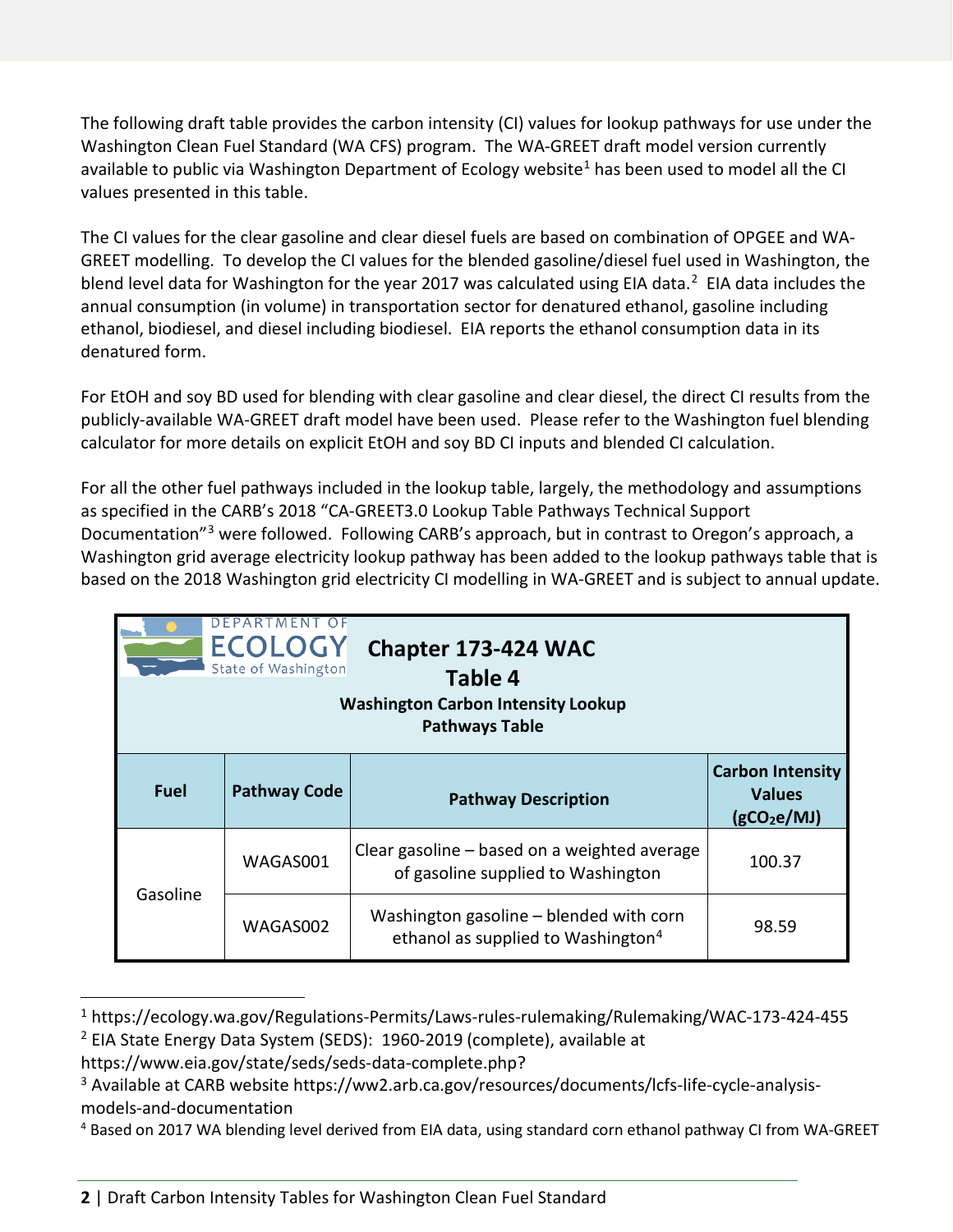

| <b>DEPARTMENT OF</b><br><b>ECOLOG</b><br>Chapter 173-424 WAC<br>State of Washington<br>Table 4<br><b>Washington Carbon Intensity Lookup</b><br><b>Pathways Table</b> |                     |                                                                                                                                          |                                                                     |  |  |
|----------------------------------------------------------------------------------------------------------------------------------------------------------------------|---------------------|------------------------------------------------------------------------------------------------------------------------------------------|---------------------------------------------------------------------|--|--|
| <b>Fuel</b>                                                                                                                                                          | <b>Pathway Code</b> | <b>Pathway Description</b>                                                                                                               | <b>Carbon Intensity</b><br><b>Values</b><br>(gCO <sub>2</sub> e/MJ) |  |  |
| <b>Diesel</b>                                                                                                                                                        | WAULSD001           | Clear diesel – based on a weighted average of<br>diesel fuel supplied to Washington                                                      | 101.09                                                              |  |  |
|                                                                                                                                                                      | WAULSD002           | Washington diesel - blended with soy<br>biodiesel as supplied to Washington <sup>5</sup>                                                 | 100.02                                                              |  |  |
| Compressed<br>natural gas                                                                                                                                            | <b>WACNG</b>        | North American natural gas delivered via<br>pipeline; compressed in Washington                                                           | 77.99                                                               |  |  |
| Liquefied<br>natural gas                                                                                                                                             | <b>WALNG</b>        | North American natural gas delivered via<br>pipeline; liquefied in Washington                                                            | 86.76                                                               |  |  |
| Liquefied<br>petroleum<br>gas                                                                                                                                        | <b>WALPG</b>        | Fossil liquefied petroleum gas from crude oil<br>and natural gas <sup>6</sup>                                                            | 83.14                                                               |  |  |
|                                                                                                                                                                      | WAELEC001           | Washington average grid electricity used as<br>transportation fuel in Washington                                                         | 63.76 (subject to<br>annual update)                                 |  |  |
| Electricity                                                                                                                                                          | WAELEC002           | Solar power, produced at or directly<br>connected to the site of the charging station<br>in Washington                                   | $\overline{0}$                                                      |  |  |
|                                                                                                                                                                      | WAELEC003           | Renewable power deemed to have a carbon<br>intensity of zero                                                                             | 0                                                                   |  |  |
|                                                                                                                                                                      | <b>WAHYF</b>        | Compressed H <sub>2</sub> produced in Washington<br>from central steam methane reformation of<br>North American fossil-based natural gas | 112.69                                                              |  |  |
| Hydrogen                                                                                                                                                             | <b>WAHYB</b>        | Compressed H <sub>2</sub> produced in Washington<br>from central steam methane reformation of<br>biomethane (renewable feedstock) from   | 92.71                                                               |  |  |

North American landfills

Compressed H2 produced in Washington from electrolysis using Washington average grid electricity

94.34

WAHYEG

<span id="page-2-0"></span> $\overline{a}$ <sup>5</sup> Based on 2017 Washington blending level derived from EIA data, using standard soy biodiesel pathway CI from WA-GREET

<span id="page-2-1"></span><sup>6</sup> Based on CARB estimate of 25% natural gas and 75% petroleum for PADD5

**<sup>3</sup>** | Draft Carbon Intensity Tables for Washington Clean Fuel Standard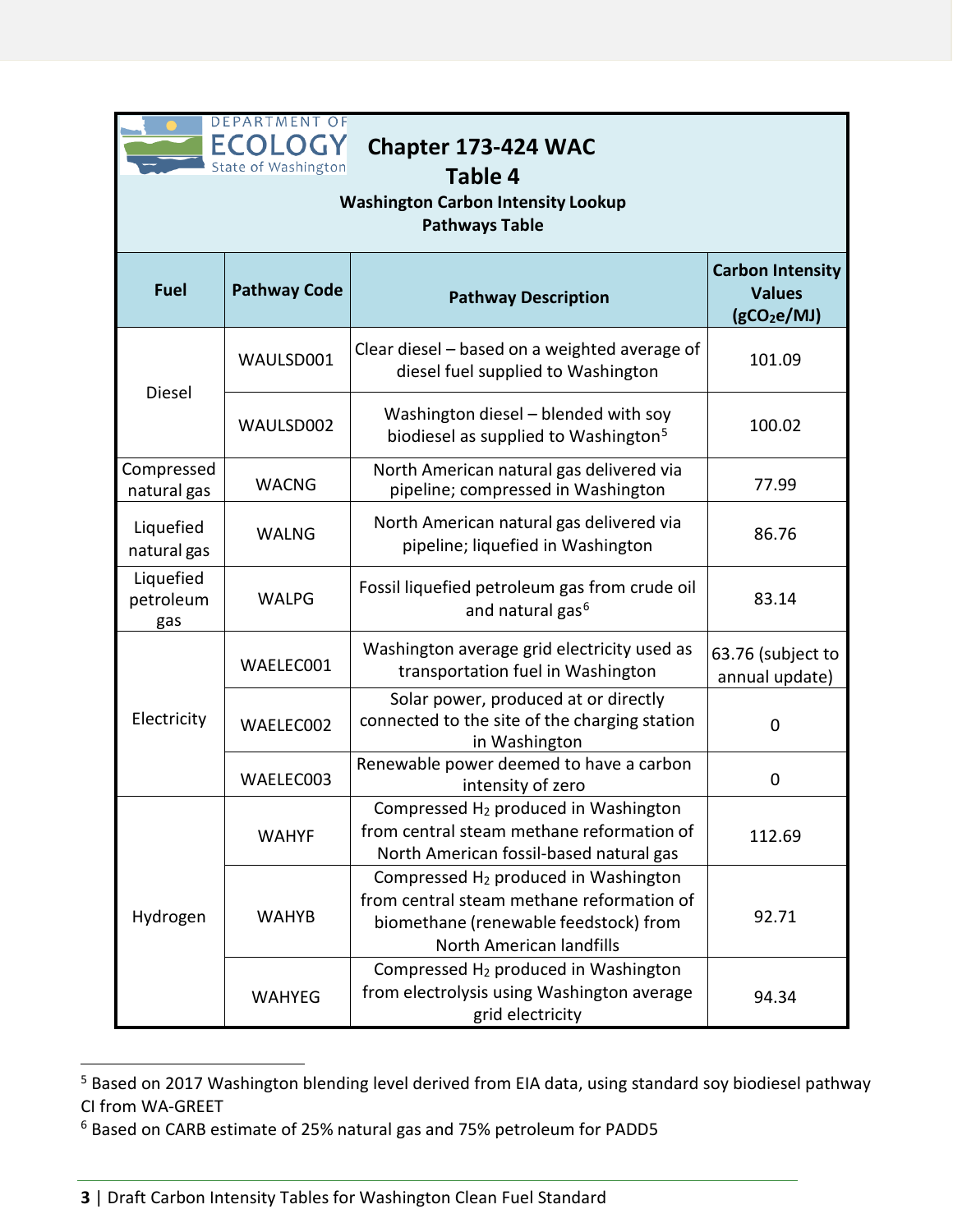| DEPARTMENT<br><b>ECOLOGY</b><br>State of Washington |                     |                                                                                                                                   |                                                                     |
|-----------------------------------------------------|---------------------|-----------------------------------------------------------------------------------------------------------------------------------|---------------------------------------------------------------------|
| <b>Fuel</b>                                         | <b>Pathway Code</b> | <b>Pathway Description</b>                                                                                                        | <b>Carbon Intensity</b><br><b>Values</b><br>(gCO <sub>2</sub> e/MJ) |
|                                                     | <b>WAHYER</b>       | Compressed H <sub>2</sub> produced in Washington<br>from electrolysis using solar- or wind-<br>generated electricity <sup>7</sup> | 6.52                                                                |

<span id="page-3-0"></span> $7$  Assumes WAMX grid electricity is used for compression and dispensing at refueling stations

**<sup>4</sup>** | Draft Carbon Intensity Tables for Washington Clean Fuel Standard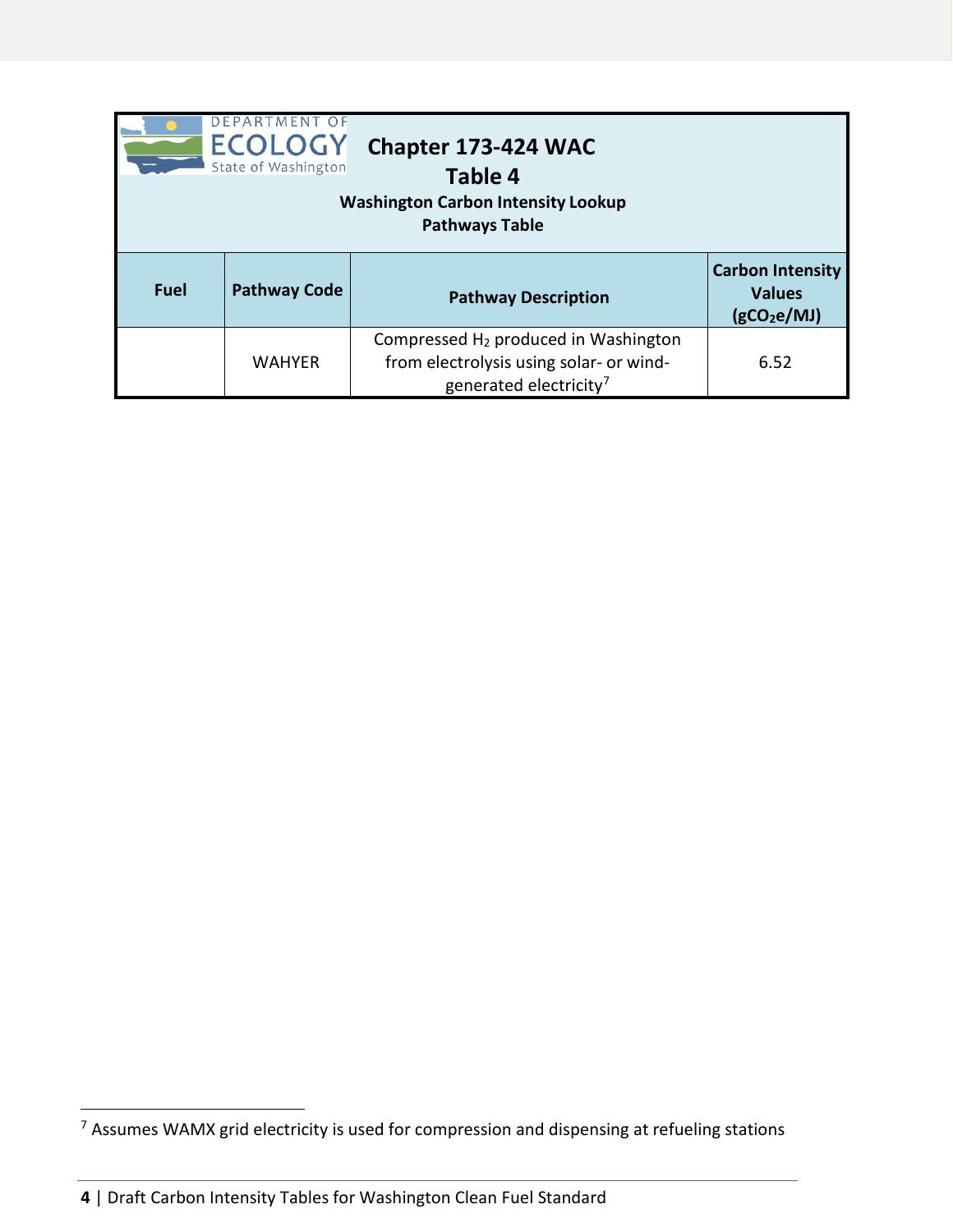| <b>DEPARTMENT OF</b><br><b>ECOLOGY</b><br>State of Washington<br>Chapter 173-424 WAC<br>Table 6<br><b>Washington Energy Densities of Fuels</b> |                         |  |  |  |
|------------------------------------------------------------------------------------------------------------------------------------------------|-------------------------|--|--|--|
| Fuel (unit)                                                                                                                                    | MJ/unit                 |  |  |  |
| Gasoline blendstock (gallon)                                                                                                                   | 122.48 (MJ/gallon)      |  |  |  |
| Washington gasoline (gallon)                                                                                                                   | 117.72 (MJ/gallon)      |  |  |  |
| Diesel fuel (gallon)                                                                                                                           | 134.48 (MJ/gallon)      |  |  |  |
| Compressed natural gas (therm) $8$                                                                                                             | 105.5 (MJ/therm)        |  |  |  |
| Electricity (kiloWatt hour)                                                                                                                    | 3.60 (MJ/kiloWatt hour) |  |  |  |
| Denatured ethanol (gallon)                                                                                                                     | 81.51 (MJ/gallon)       |  |  |  |
| Clear biodiesel (gallon)                                                                                                                       | 126.13 (MJ/gallon)      |  |  |  |
| Liquefied natural gas (gallon)                                                                                                                 | 78.83 (MJ/gallon)       |  |  |  |
| Hydrogen (kilogram)                                                                                                                            | 120.00 (MJ/kilogram)    |  |  |  |
| Liquefied petroleum gas (gallon)                                                                                                               | 89.63 (MJ/gallon)       |  |  |  |
| Renewable hydrocarbon diesel (gallon)                                                                                                          | 129.65 (MJ/gallon)      |  |  |  |
| Undenatured anhydrous ethanol (gallon)                                                                                                         | 80.53 (MJ/gallon)       |  |  |  |
| Alternative Jet Fuel (gallon)                                                                                                                  | 126.37 (MJ/gallon)      |  |  |  |
| Renewable naphtha (gallon)                                                                                                                     | 117.66 (MJ/gallon)      |  |  |  |

<span id="page-4-0"></span> $8$  If therms are reported on a LHV basis. For therms reported on an HHV basis, this value must be converted to HHV basis.

**<sup>5</sup>** | Draft Carbon Intensity Tables for Washington Clean Fuel Standard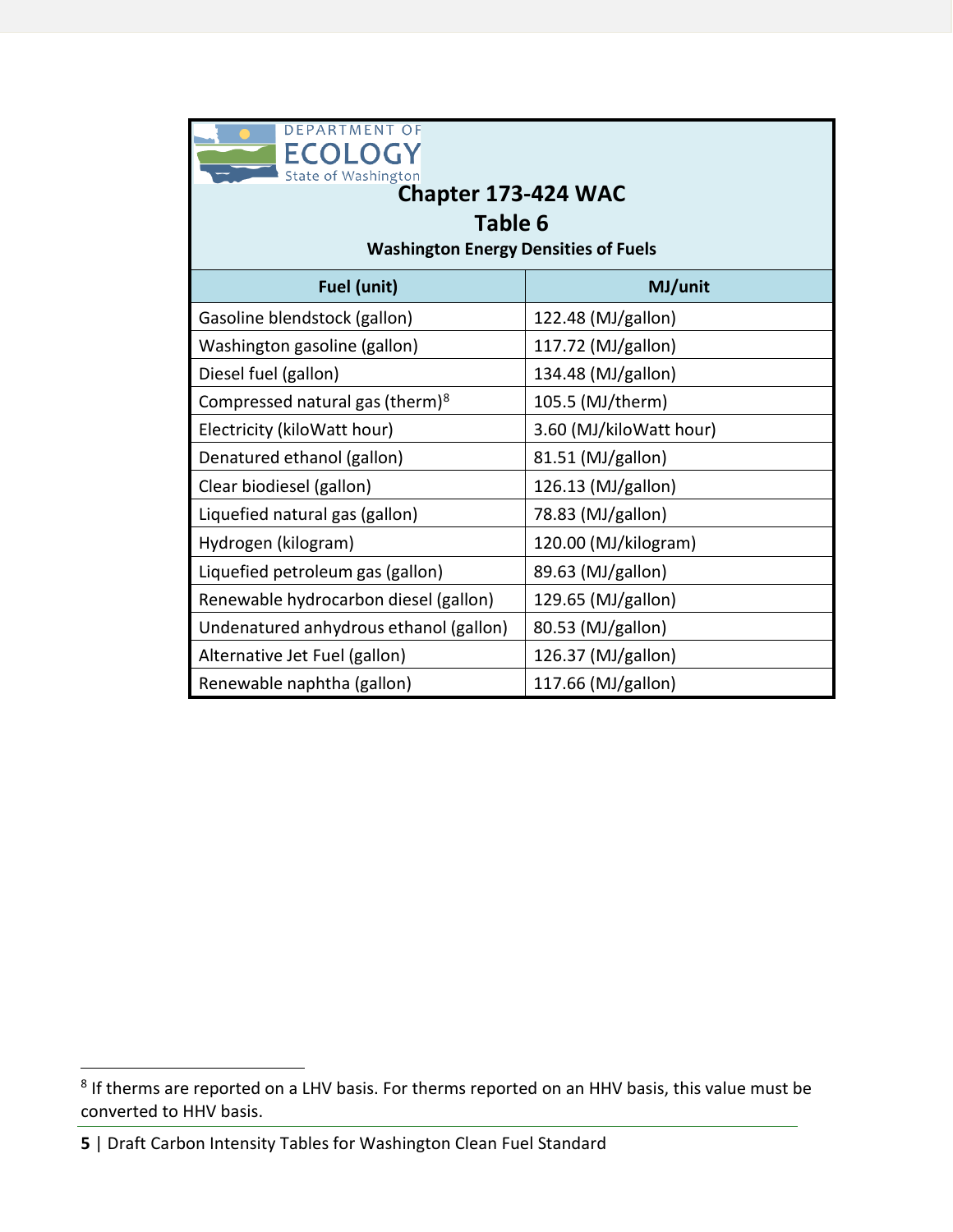| <b>DEPARTMENT OF</b><br><b>ECOLOGY</b><br>Chapter 173-424 WAC<br>State of Washington<br>Table 7<br><b>Washington Energy Economy Ratio Values for Fuels</b> |                                                           |                                                                                                                      |                                                         |                                                                       |                                                            |
|------------------------------------------------------------------------------------------------------------------------------------------------------------|-----------------------------------------------------------|----------------------------------------------------------------------------------------------------------------------|---------------------------------------------------------|-----------------------------------------------------------------------|------------------------------------------------------------|
| <b>Light/Medium Duty</b><br><b>Applications (fuels used as</b><br>gasoline replacements)                                                                   |                                                           | Heavy-Duty/Off-Road<br><b>Applications (fuels used as diesel</b><br>replacements)                                    |                                                         | <b>Aviation Applications (fuels</b><br>used as jet fuel replacements) |                                                            |
| <b>Fuel/Vehicle</b><br><b>Combination</b>                                                                                                                  | <b>EER Value</b><br><b>Relative to</b><br><b>Gasoline</b> | <b>Fuel/Vehicle</b><br><b>Combination</b>                                                                            | <b>EER Value</b><br><b>Relative to</b><br><b>Diesel</b> |                                                                       | <b>EER Value</b><br><b>Relative to</b><br>conventional jet |
| Gasoline (including<br>E10) or any other<br>gasoline-ethanol<br>blend                                                                                      | $\mathbf{1}$                                              | Diesel fuel (including<br>B5) or any other<br>blend of diesel and<br>biodiesel or<br>renewable<br>hydrocarbon diesel | $\mathbf{1}$                                            | Alternative Jet<br>Fuel                                               | $\mathbf{1}$                                               |
| <b>CNG Internal</b><br><b>Combustion Engine</b><br>Vehicle (ICEV)                                                                                          | $\mathbf{1}$                                              | CNG, LNG, or LPG<br>(spark-ignition<br>engines)                                                                      | 0.9                                                     |                                                                       |                                                            |
| Electricity/Battery<br>Electric Vehicle or<br>Plug-In Hybrid<br><b>Electric Vehicle</b>                                                                    | 3.4                                                       | CNG, LNG, or LPG<br>(compression-<br>ignition engines)                                                               | 1                                                       |                                                                       |                                                            |
| Electricity/On-Road<br><b>Electric Motorcycle</b>                                                                                                          | 4.4                                                       | Electricity/Battery<br>Electric Vehicle or<br>Plug-In Hybrid<br><b>Electric Vehicle</b>                              | 5                                                       |                                                                       |                                                            |
| Propane/Propane<br>Forklift                                                                                                                                | 0.9                                                       | Electricity/Battery<br>Electric or Plug-in<br><b>Hybrid Transit Bus</b>                                              | 5                                                       |                                                                       |                                                            |
| Hydrogen/Fuel Cell<br>Vehicle                                                                                                                              | 2.5                                                       | Electricity/Fixed<br><b>Guideway Light Rail</b>                                                                      | 3.3                                                     |                                                                       |                                                            |
|                                                                                                                                                            |                                                           | Electricity/Fixed<br>Guideway Streetcar                                                                              | 2.1                                                     |                                                                       |                                                            |
|                                                                                                                                                            |                                                           | Electricity/Fixed<br><b>Guideway Aerial</b><br>Tram                                                                  | 2.6                                                     |                                                                       |                                                            |
|                                                                                                                                                            |                                                           | Electricity/Electric<br>Forklift                                                                                     | 3.8                                                     |                                                                       |                                                            |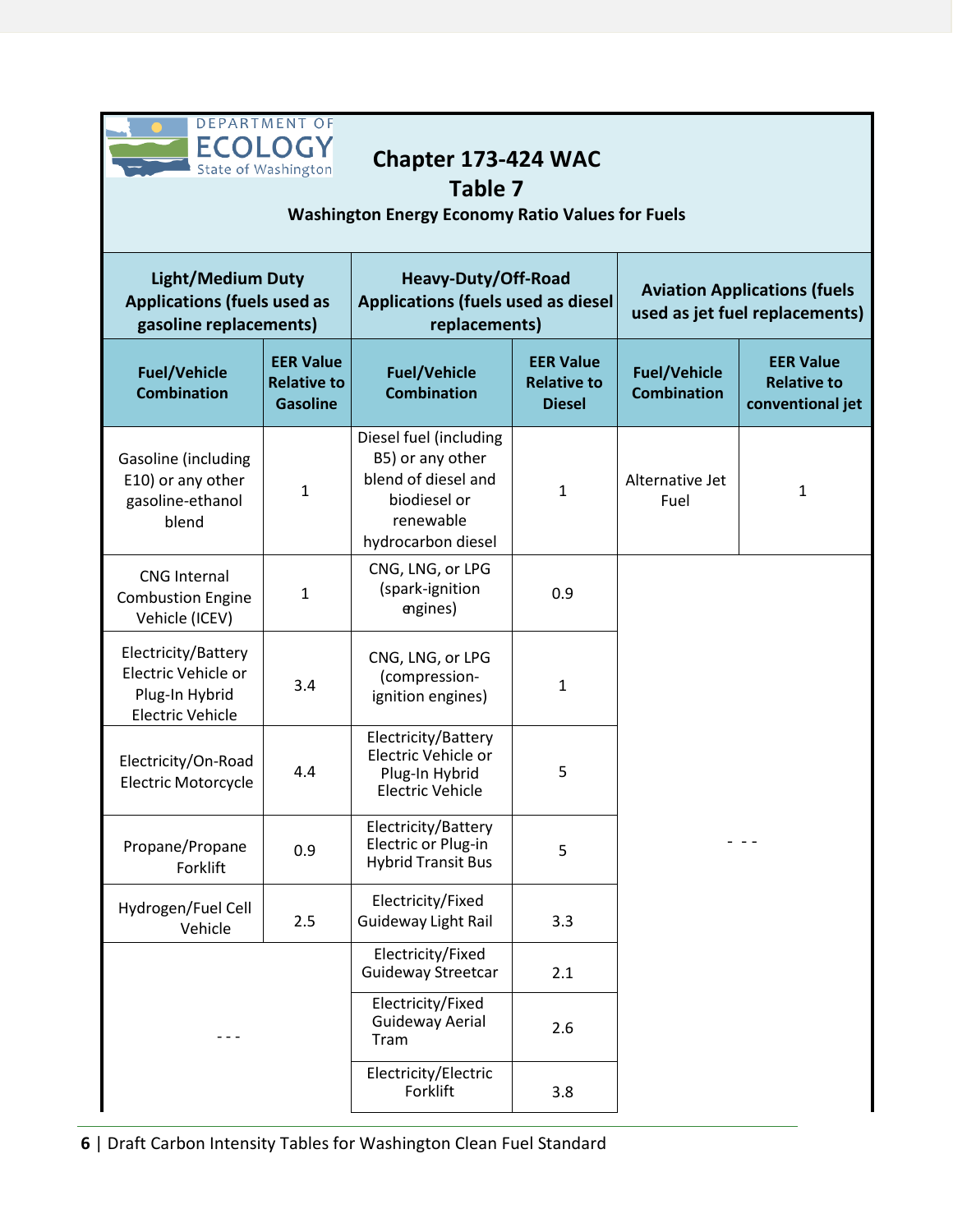| <b>DEPARTMENT OF</b><br><b>ECOLOG</b><br>Chapter 173-424 WAC<br>State of Washington<br>Table 7<br><b>Washington Energy Economy Ratio Values for Fuels</b> |                                                           |                                                                                                      |     |                                                                       |                                                            |
|-----------------------------------------------------------------------------------------------------------------------------------------------------------|-----------------------------------------------------------|------------------------------------------------------------------------------------------------------|-----|-----------------------------------------------------------------------|------------------------------------------------------------|
| <b>Light/Medium Duty</b><br><b>Applications (fuels used as</b><br>gasoline replacements)                                                                  |                                                           | Heavy-Duty/Off-Road<br><b>Applications (fuels used as diesel</b><br>replacements)                    |     | <b>Aviation Applications (fuels</b><br>used as jet fuel replacements) |                                                            |
| <b>Fuel/Vehicle</b><br><b>Combination</b>                                                                                                                 | <b>EER Value</b><br><b>Relative to</b><br><b>Gasoline</b> | <b>EER Value</b><br><b>Fuel/Vehicle</b><br><b>Relative to</b><br><b>Combination</b><br><b>Diesel</b> |     | <b>Fuel/Vehicle</b><br><b>Combination</b>                             | <b>EER Value</b><br><b>Relative to</b><br>conventional jet |
|                                                                                                                                                           |                                                           | Electricity/Electric<br>TRU (eTRU)                                                                   | 3.4 |                                                                       |                                                            |
|                                                                                                                                                           |                                                           | Hydrogen/Fuel Cell<br>Vehicle                                                                        | 1.9 |                                                                       |                                                            |
|                                                                                                                                                           |                                                           | Hydrogen/Fuel Cell<br>Forklift                                                                       | 2.1 |                                                                       |                                                            |
|                                                                                                                                                           |                                                           | Electricity/Cargo<br><b>Handling Equipment</b>                                                       | 2.7 |                                                                       |                                                            |
|                                                                                                                                                           |                                                           | Electricity/Ocean<br><b>Going Vessels</b>                                                            | 2.6 |                                                                       |                                                            |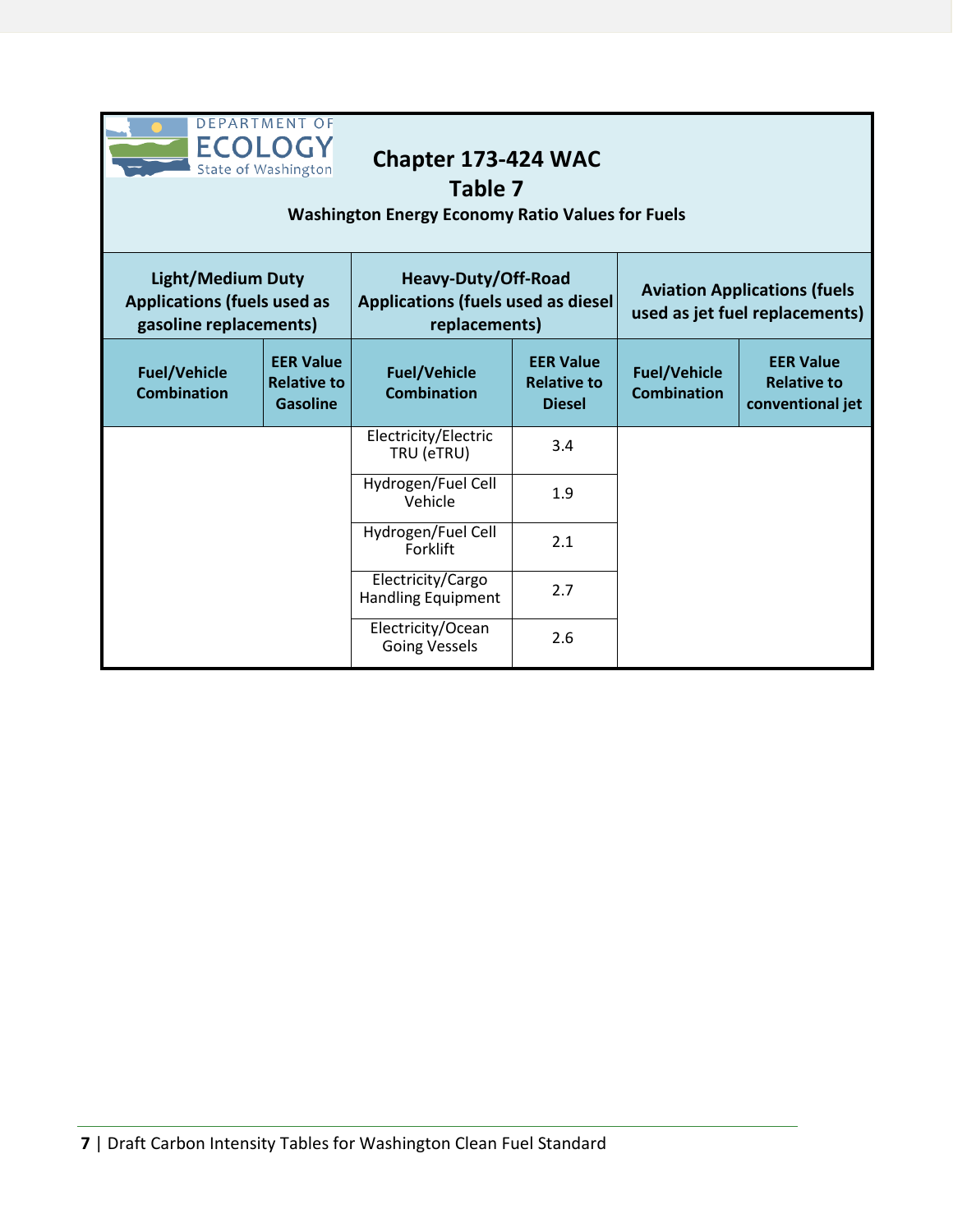

| <b>Table 8</b><br><b>Washington Substitute Fuel Pathway Codes</b>                                                                                                                                                                    |                          |                                     |  |  |  |
|--------------------------------------------------------------------------------------------------------------------------------------------------------------------------------------------------------------------------------------|--------------------------|-------------------------------------|--|--|--|
| <b>Fuel</b>                                                                                                                                                                                                                          | <b>Fuel Pathway Code</b> | CI (gCO <sub>2</sub> e/MJ)          |  |  |  |
| Substitute CI for ethanol. This pathway may<br>only be used to report transactions that are<br>sales or purchases without obligation, exports,<br>loss of inventory, not for transportation use,<br>and exempt fuel use.             | ETH0116                  | 40                                  |  |  |  |
| Substitute CI for biodiesel. This pathway may<br>only be used to report transactions that are<br>sales or purchases without obligation, exports,<br>loss of inventory, not for transportation use,<br>and exempt fuel use.           | <b>BIOD0116</b>          | 15                                  |  |  |  |
| Substitute CI for renewable diesel. This<br>pathway may only be used to report<br>transactions that are sales or purchases<br>without obligation, exports, loss of inventory,<br>not for transportation use, and exempt fuel<br>use. | <b>RNWD0116</b>          | 15                                  |  |  |  |
| Substitute CI for E10 gasoline. This pathway<br>may only be used to report transactions that<br>are sales or purchases without obligation,<br>exports, loss of inventory, not for<br>transportationuse, and exempt fuel use.         | WAGAS0116                | 96.36 (subject to<br>annual update) |  |  |  |
| Substitute CI for B5 diesel. This pathway may<br>only be used to report transactions that are<br>sales or purchases without obligation, exports,<br>loss of inventory, not for transportation use,<br>andexempt fuel use.            | WAULSD0116               | 99.08 (subject to<br>annual update) |  |  |  |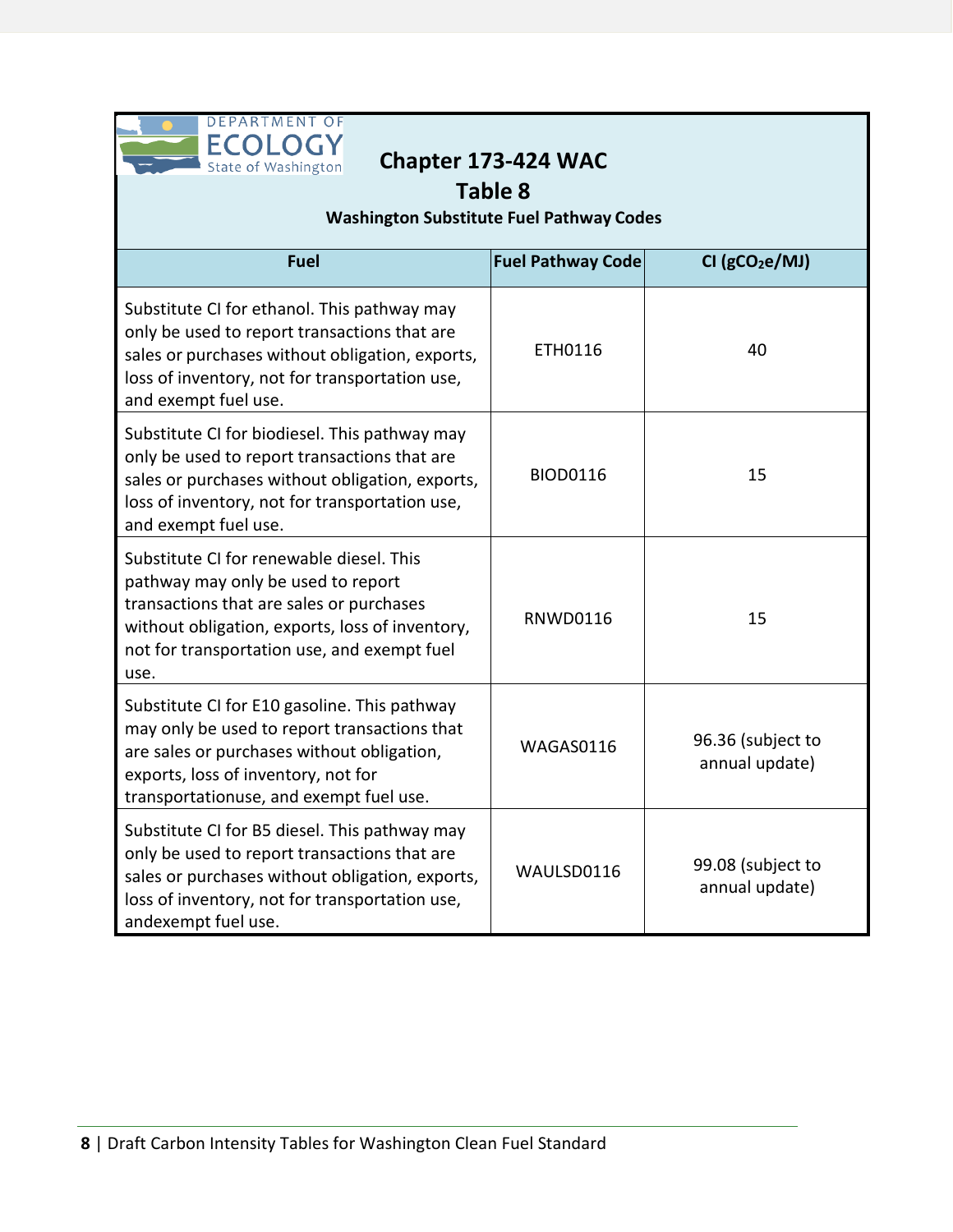

## **Chapter 173-424 WAC**

#### **Table 9**

**Washington Temporary Fuel Pathway Codes for Fuels with Indeterminate CIs**

| <b>Fuel</b> | <b>Feedstock</b>                                                                | <b>Process Energy</b>                                  | <b>FPC</b> | CI (g CO <sub>2</sub> e/MJ)                                   |
|-------------|---------------------------------------------------------------------------------|--------------------------------------------------------|------------|---------------------------------------------------------------|
|             | Corn                                                                            | Grid electricity,<br>natural gas, and/or<br>renewables | WAETH100T  | 90 <sup>9</sup>                                               |
|             | Sorghum                                                                         | Grid electricity,<br>natural gas, and/or<br>renewables | WAETH101T  | 9510                                                          |
| Ethanol     | Sugarcane and<br>molasses                                                       | Bagasse and straw<br>only, no grid<br>electricity      | WAETH102T  | 55                                                            |
|             | Any starch or<br>sugar feedstock                                                | Any                                                    | WAETH103T  | <b>Baseline</b><br>(2017) CI for<br>Washington<br>gasoline    |
|             | Corn stover,<br>wheat straw, or<br>sugarcane straw                              | As specified in WA-<br><b>GREET</b>                    | WAETH104T  | 50                                                            |
|             | Any feedstock<br>derived from<br>animal fats, corn<br>oil, or a waste<br>stream | Grid electricity,<br>natural gas, and/or<br>renewables | WABIOD200T | 45                                                            |
| Biodiesel   | Any feedstock<br>derived from<br>plant oils except<br>for palm-derived<br>oils  | Grid electricity,<br>natural gas, and/or<br>renewables | WABIOD201T | 65                                                            |
|             | Any feedstock                                                                   | Any                                                    | WABIOD202T | <b>Baseline</b><br>(2017) CI for<br>Washington<br><b>ULSD</b> |

<span id="page-8-0"></span><sup>&</sup>lt;sup>9</sup> Reflects an iLUC value of 19.8. If iLUC value under WA CFS is modified, this may be adjusted accordingly.

<span id="page-8-1"></span><sup>&</sup>lt;sup>10</sup> Reflects an iLUC value of 19.8. If iLUC value under WA CFS is modified, this may be adjusted accordingly.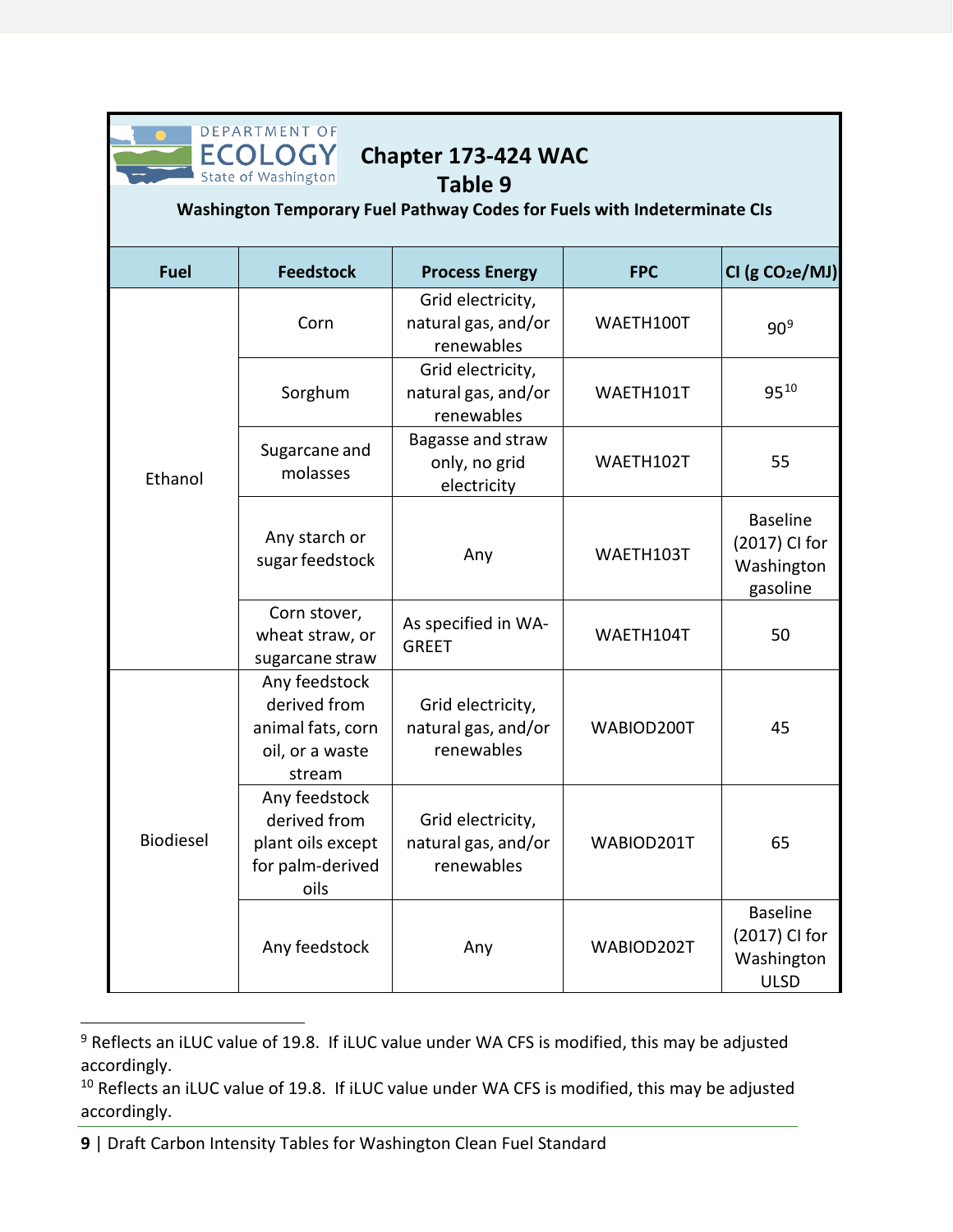

# **Chapter 173-424 WAC**

#### **Table 9**

## **Washington Temporary Fuel Pathway Codes for Fuels with Indeterminate CIs**

| <b>Fuel</b>              | <b>Feedstock</b>                                                                            | <b>Process Energy</b>                                      | <b>FPC</b> | CI (g CO <sub>2</sub> e/MJ)                        |
|--------------------------|---------------------------------------------------------------------------------------------|------------------------------------------------------------|------------|----------------------------------------------------|
| Renewable<br>Diesel      | Any feedstock<br>derived from<br>animal fats, corn<br>oil, or a waste<br>stream             | Grid electricity,<br>natural gas, and/or<br>renewables     | WARNWD300T | 45                                                 |
|                          | Any feedstock<br>derived from<br>plant oils except<br>for palm-derived<br>oils              | Grid electricity,<br>natural gas, and/or<br>renewables     | WARNWD301T | 65                                                 |
|                          | Any other<br>feedstock                                                                      | Any                                                        | WARNWD302T | <b>Baseline</b><br>(2017) CI for<br><b>WA ULSD</b> |
| Biomethane<br><b>CNG</b> | Landfill or<br>digester gas                                                                 | Grid electricity,<br>natural gas, and/or<br>renewables     | WACNG500T  | 70                                                 |
|                          | Municipal<br>wastewater<br>sludge, food<br>waste, green<br>waste, or other<br>organic waste | Grid electricity,<br>natural gas, and/or<br>parasitic load | WACNG501T  | 45                                                 |
|                          | Landfill or<br>digester gas                                                                 | Grid electricity,<br>natural gas, and/or<br>renewables     | WALNG501T  | 85                                                 |
| Biomethane<br><b>LNG</b> | Municipal<br>wastewater<br>sludge, food<br>waste, green<br>waste, or other<br>organic waste | Grid electricity,<br>natural gas, and/or<br>parasitic load | WALNG502T  | 60                                                 |
| Biomethane<br>L-CNG      | Landfill or<br>digester gas                                                                 | Grid electricity,<br>natural gas, and/or<br>renewables     | WALCNG502T | 90                                                 |